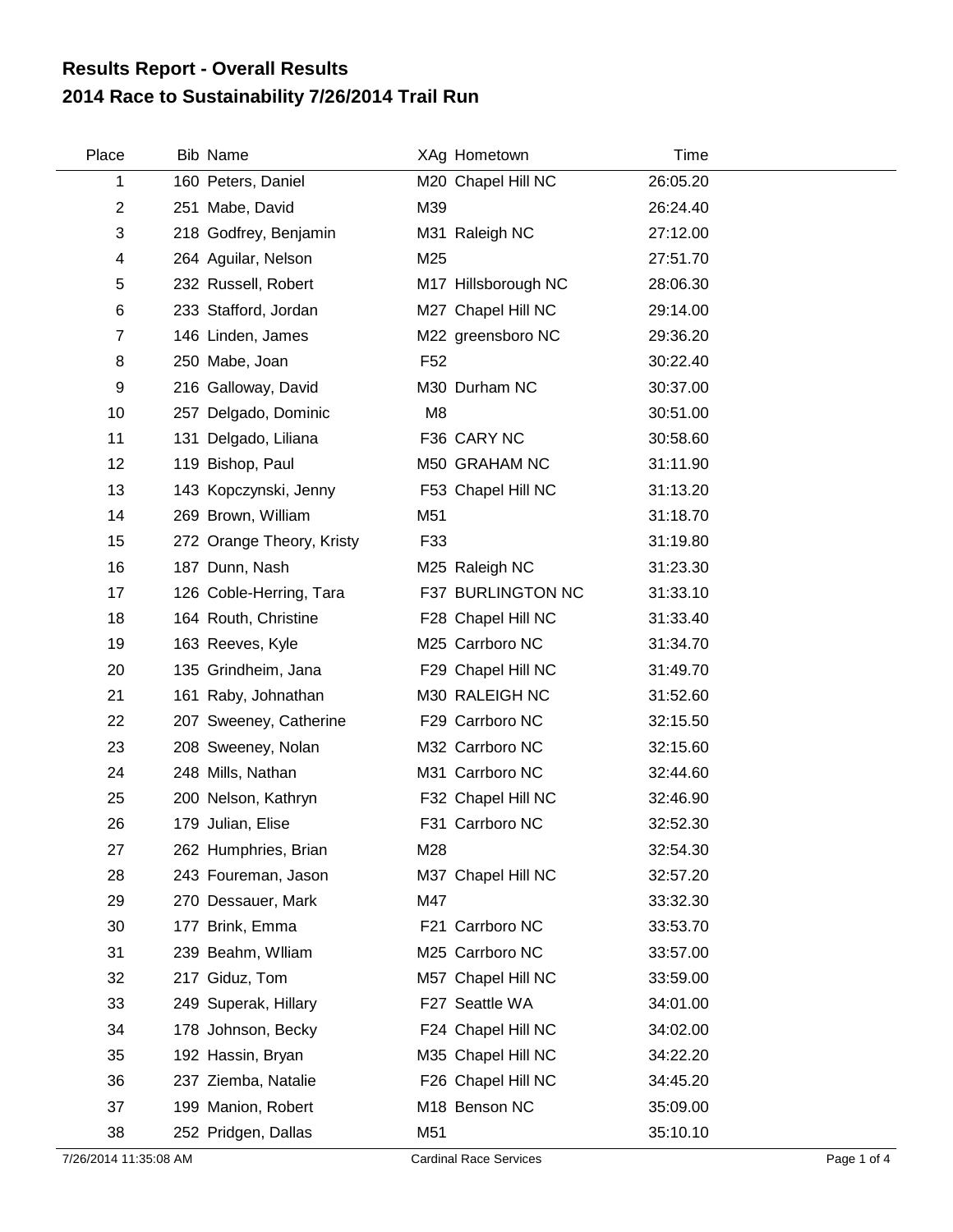| Place |    | <b>Bib Name</b>             |                 | XAg Hometown       | Time     |
|-------|----|-----------------------------|-----------------|--------------------|----------|
|       | 39 | 260 Patterson, Patricia     |                 | F18 Raleigh NC     | 35:10.20 |
|       | 40 | 142 Kopczynski, Casey       |                 | M53 Chapel Hill NC | 35:12.10 |
| 41    |    | 231 Riley, Drewallyn        |                 | F31 Chapel Hill NC | 35:14.00 |
|       | 42 | 246 Kenan, Anna             |                 | F18 Chapel Hill NC | 35:16.10 |
|       | 43 | 235 Waters, Randal          |                 | M31 Carrboro NC    | 35:18.70 |
|       | 44 | 236 West, Leigh             |                 | F28 Carrboro NC    | 35:19.50 |
|       | 45 | 201 Nelson, Timothy         |                 | M33 Chapel Hill NC | 35:25.30 |
|       | 46 | 118 Bader, Matthew          |                 | M31 Durham NC      | 35:31.10 |
|       | 47 | 171 Wadman, John            |                 | M43 Chapel Hill NC | 35:38.70 |
|       | 48 | 169 Steffens, Elizabeth     |                 | F37 DURHAM NC      | 35:43.70 |
|       | 49 | 253 Greene, Phil            | M39             |                    | 35:47.60 |
|       | 50 | 210 Wald, Jeff              |                 | M47 CARY NC        | 35:56.50 |
| 51    |    | 156 Olivari, Jason          |                 | M39 Chapel Hill NC | 36:03.60 |
|       | 52 | 197 Link, Alicja            |                 | F34 Chapel Hill NC | 36:20.30 |
|       | 53 | 240 Daley, Nora             |                 | F8 Carrboro NC     | 36:25.50 |
|       | 54 | 159 Perry, John             |                 | M32 Chapel Hill NC | 36:29.20 |
|       | 55 | 144 Krolak, Ryan            |                 | M24 Apex NC        | 36:32.50 |
|       | 56 | 149 Mainz, Emilie           |                 | F25 Chapel Hill NC | 36:46.40 |
|       | 57 | 244 Holtry, Matthew         |                 | M35 Carrboro NC    | 36:46.50 |
|       | 58 | 193 Hirschfield, Greg       |                 | M55 Durham NC      | 36:46.50 |
|       | 59 | 245 Houppert, Jessica       |                 | F36 Spring Lake NC | 36:48.60 |
|       | 60 | 271 Scholz, Mary            | F <sub>25</sub> |                    | 37:05.90 |
|       | 61 | 196 Kopec, Douglas          |                 | M57 Carrboro NC    | 37:06.80 |
|       | 62 | 175 ATKINS, TIMOTHY         |                 | M41 Chapel Hill NC | 37:22.30 |
|       | 63 | 180 Van Voorhis, Meg        |                 | F30 Chapel Hill NC | 37:49.00 |
|       | 64 | 213 Chamiec-Case, Elizabeth |                 | F14 Sandy Hook CT  | 38:06.20 |
|       | 65 | 198 Link, Ryan              |                 | M37 Chapel Hill NC | 38:10.60 |
|       | 66 | 220 Hartzell, Samantha      |                 | F21 Durham NC      | 38:22.70 |
|       | 67 | 150 McCullough, Megan       |                 | F25 Raleigh NC     | 38:24.60 |
|       | 68 | 205 Scott, Geoff            |                 | M65 Chapel Hill NC | 38:25.10 |
|       | 69 | 166 Schema, David           |                 | M35 Whitsett NC    | 39:04.90 |
|       | 70 | 117 Attayek, Peter          |                 | M25 Chapel Hill NC | 39:05.70 |
|       | 71 | 165 Salam, Sameen           |                 | M17 Cary NC        | 39:10.10 |
|       | 72 | 185 Campbell, Barbara       |                 | F56 Carrboro NC    | 39:12.50 |
|       | 73 | 255 Hester, Nathan          | M39             |                    | 39:37.90 |
|       | 74 | 140 Johnson, Pete           |                 | M45 Pittsboro NC   | 39:40.60 |
|       | 75 | 221 Johnson, Arne           |                 | M53 Chapel Hill NC | 39:42.00 |
|       | 76 | 258 Retzlaff, Tommy         | M45             |                    | 41:40.90 |
|       | 77 | 174 Yao, Yi                 |                 | M24 Carrboro NC    | 41:42.70 |
|       | 78 | 133 Edgerton, Laurie        |                 | F47 Raleigh NC     | 41:58.50 |
|       | 79 | 203 O'Brien, Sarah          |                 | F32 Chapel Hill NC | 42:04.20 |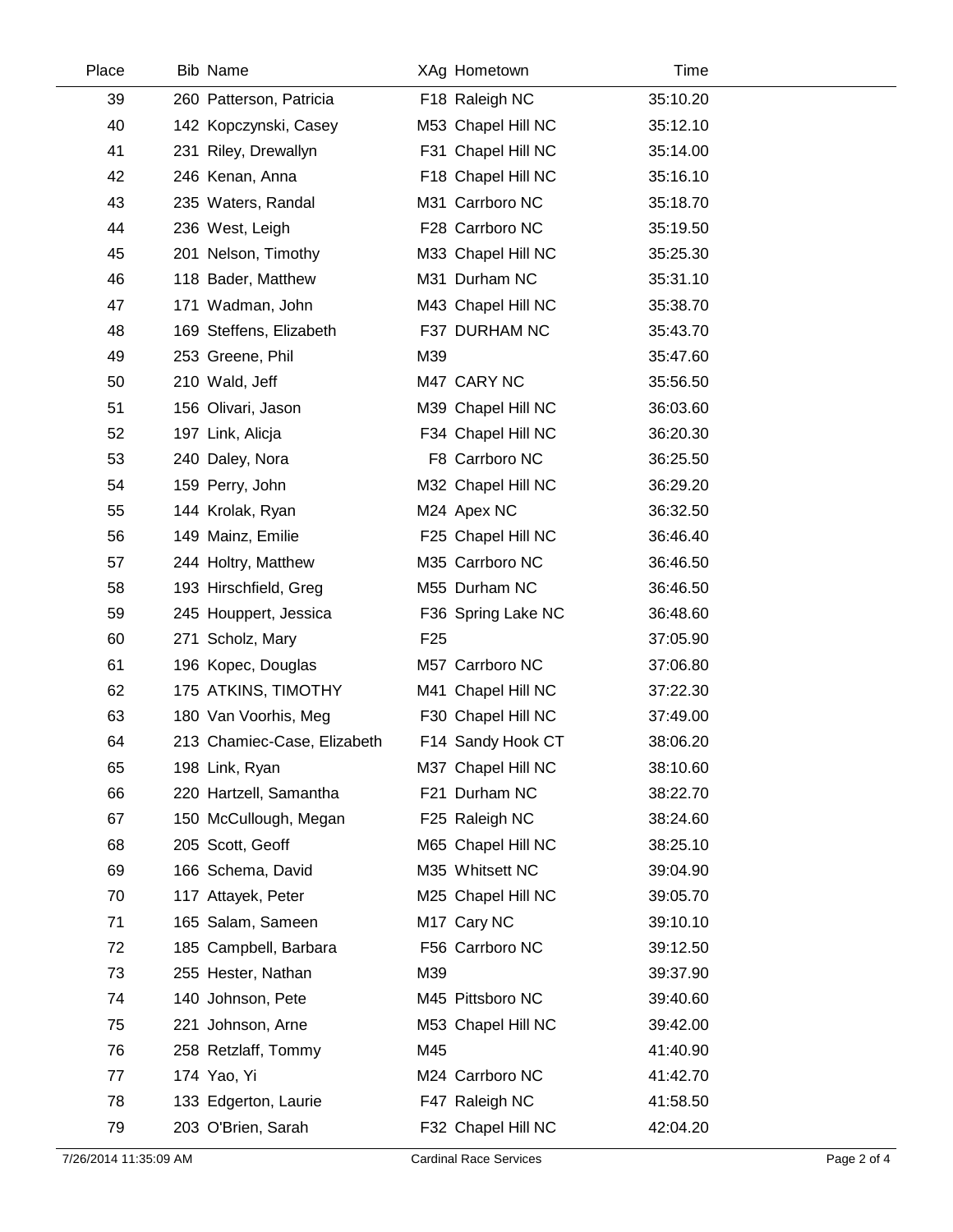| Place | <b>Bib Name</b>          | XAg Hometown       | Time     |  |
|-------|--------------------------|--------------------|----------|--|
| 80    | 222 Johnson, Judy        | F52 Chapel Hill NC | 42:05.20 |  |
| 81    | 212 Barnes, Donald       | M41 Chapel Hill NC | 42:05.60 |  |
| 82    | 128 Copeland, Bill       | M54 Chapel Hill NC | 42:07.90 |  |
| 83    | 170 Superak, Peter       | M58 Carrboro NC    | 42:18.20 |  |
| 84    | 226 Lopez, Destiny       | F39 Carrboro NC    | 42:22.50 |  |
| 85    | 157 Osborne, Zack        | M64 Greensboro NC  | 42:30.80 |  |
| 86    | 195 Kariisa, Ankunda     | F27 Raleigh NC     | 42:50.10 |  |
| 87    | 241 Donahue, Shannon     | F22 Durham NC      | 42:59.50 |  |
| 88    | 234 Stoneman, Chris      | M51 Chapel Hill NC | 43:00.00 |  |
| 89    | 176 Barczak, Nikki       | F21 Carrboro NC    | 43:38.90 |  |
| 90    | 209 Wahlstrom, Torey     | F45 Chapel Hill NC | 43:45.40 |  |
| 91    | 182 Walters, Matt        | M28 Raleigh NC     | 43:51.10 |  |
| 92    | 137 Held, Gary           | M62 Chapel Hill NC | 44:14.50 |  |
| 93    | 129 Copeland, Valerie    | F46 Chapel Hill NC | 44:31.70 |  |
| 94    | 186 Chen, David          | M26 DURHAM NC      | 44:34.90 |  |
| 95    | 130 Delgado, Isaias      | M14 CARY NC        | 45:00.00 |  |
| 96    | 254 Livesman, Debra      | F43                | 45:09.20 |  |
| 97    | 188 Estes, Christian     | M27 Durham NC      | 45:32.00 |  |
| 98    | 183 Burnore, Anne Devon  | F34 Raeford NC     | 46:09.00 |  |
| 99    | 184 Burnore, Nathan      | M38 Raeford NC     | 46:09.50 |  |
| 100   | 242 Ellis, Jennifer      | F30 Chapel Hill NC | 46:09.90 |  |
| 101   | 211 Weinkle, Kaycee      | F33 Raeford NC     | 46:10.80 |  |
| 102   | 219 Guillaume, Elizabeth | F21 Elon NC        | 46:12.50 |  |
| 103   | 191 Harris, Alexis       | F39 Chapel Hill NC | 46:18.90 |  |
| 104   | 152 McGibbon, Lynne      | F47 Carrboro NC    | 46:22.00 |  |
| 105   | 151 McGibbon, Andrew     | M50 Carrboro NC    | 46:22.50 |  |
| 106   | 123 Breito, Nathan       | M32 Durham NC      | 46:36.30 |  |
| 107   | 153 McVay, Frances       | F28 Chapel Hill NC | 46:42.10 |  |
| 108   | 224 lacy, candace        | F39 DURHAM NC      | 46:49.80 |  |
| 109   | 206 Stephens, Rebecca    | F28 Carrboro NC    | 46:54.30 |  |
| 110   | 267 Hartzell, Nathan     | M13                | 47:19.50 |  |
| 111   | 194 Jones, Craig         | M55 Raleigh NC     | 47:32.20 |  |
| 112   | 266 Hartzell, Andrea     | F44                | 47:36.60 |  |
| 113   | 121 Boothe, Brian        | M42 RALEIGH NC     | 47:53.80 |  |
| 114   | 162 Redman, Erin         | F26 Carrboro NC    | 47:56.70 |  |
| 115   | 225 Lindley, Christopher | M31 Raleigh NC     | 48:04.10 |  |
| 116   | 214 Chamiec-Case, Linda  | F24 Sandy Hook CT  | 48:29.30 |  |
| 117   | 215 Chamiec-Case, Rick   | M54 Sandy Hook CT  | 48:30.10 |  |
| 118   | 138 Hofstetter, Sam      | M25 Chapel Hill NC | 48:36.20 |  |
| 119   | 155 O'Brien, Claire      | F25 Chapel Hill NC | 48:36.30 |  |
| 120   | 263 Phelps, Katie        | F30                | 48:44.00 |  |